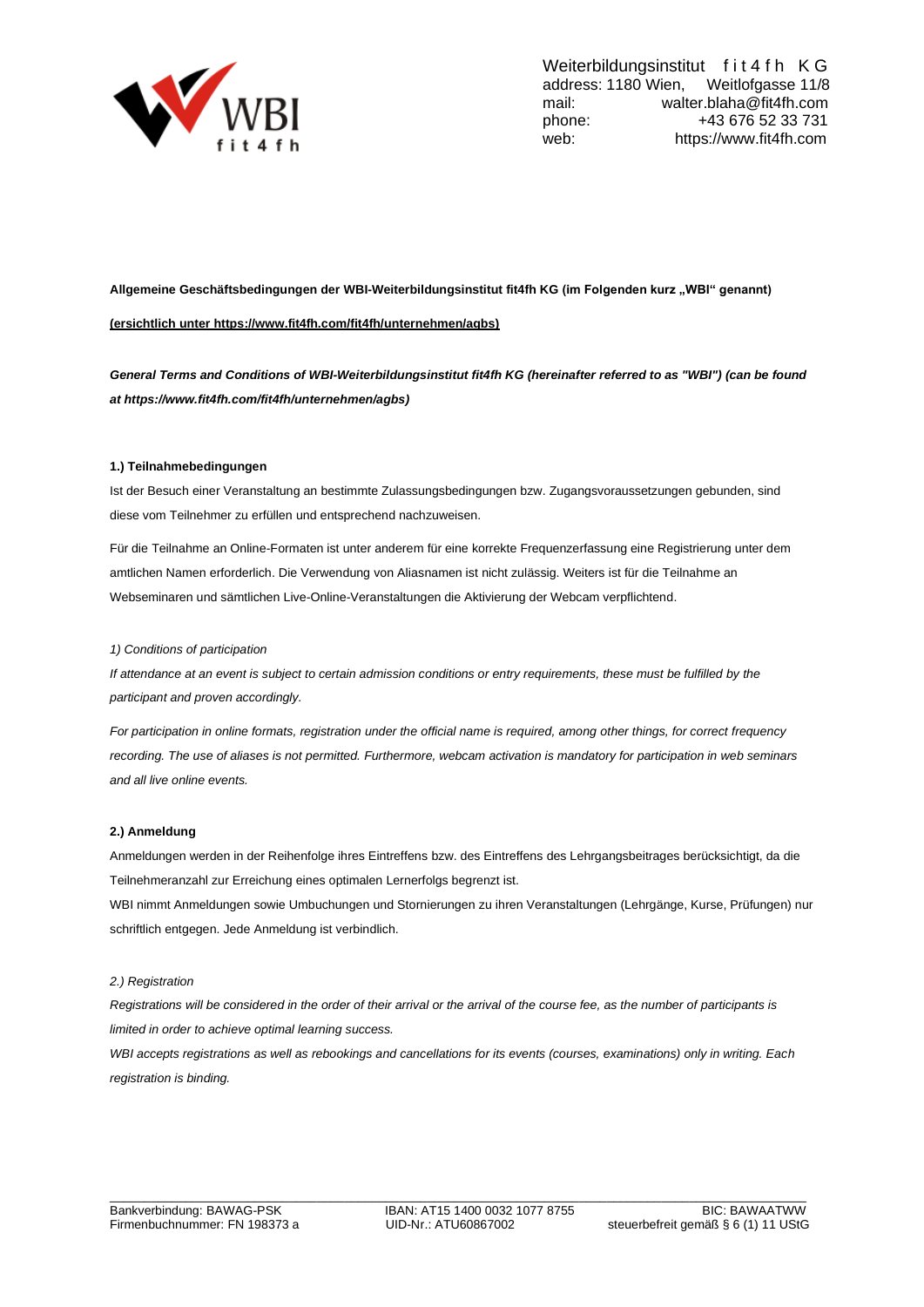

# **3.) Veranstaltungsbeitrag**

Der Veranstaltungsbeitrag ist vor Veranstaltungsbeginn zu entrichten. Sind Anzahlungen vorgesehen, müssen diese innerhalb von 14 Tagen nach Buchung getätigt werden, Skonti können nicht in Abzug gebracht werden. Bei einem späteren Einstieg in eine Veranstaltung ist eine Ermäßigung des Veranstaltungsbeitrages nicht vorgesehen, dasselbe gilt bei einem vorzeitigen Ausstieg.

WBI ist gemäß § 6 Abs. 1 Z. 11 lit. a UStG von der Umsatzsteuer befreit. Der Veranstaltungsbeitrag sowie die Prüfungsgebühr enthält daher keine Umsatzsteuer.

## *3.) Event fee*

*The event fee must be paid before the start of the event. If down payments are provided for, these must be made within 14 days of booking; discounts cannot be deducted. In case of a later entry into an event, a reduction of the event fee is not provided, the same applies in case of an early exit.*

*WBI is exempt from VAT pursuant to § 6 para. 1 no. 11 lit. a UStG. The event fee and the examination fee therefore do not include VAT.*

## **4.) Lehreinheit (LE)**

Die Dauer der Veranstaltungen ist in Lehreinheiten (LE) angegeben. Prinzipiell gliedert sich eine Lehreinheit in 45 Minuten Unterricht und 5 Minuten Pause.

## *4.) Teaching unit (LE)*

*The duration of the courses is given in teaching units (LE). In principle, a teaching unit is divided into 45 minutes of instruction and a 5-minute break.*

## **5.) Stornierungen**

Stornierungen können nur schriftlich entgegengenommen werden. Sollte ein Teilnehmer am Veranstaltungsbesuch verhindert sein, kann eine Stornierung bis 3 Wochen vor Lehrgangsbeginn (lt. Eingangsstempel) kostenfrei erfolgen. Bei Storno innerhalb von weniger als 3 Wochen vor Veranstaltungsbeginn wird eine Stornogebühr in der Höhe von 50 % des Teilnehmerbeitrags verrechnet. Bei Storno innerhalb von 1 Woche vor Veranstaltungsbeginn oder Nichterscheinen am ersten Tag der Veranstaltung oder danach wird der komplette Veranstaltungsbeitrag fällig. Die Stornobedingungen gelten auch für Prüfungen bzw. (Nach-)Prüfungsgebühren. Bei Buchungen, die von außerhalb des EU-Auslandes bei WBI eintreffen und im Zusammenhang mit einer Visums-Ausstellung stehen ist kein Storno möglich, sobald eine Zahlungs- und Aufnahmebestätigung seitens WBI ausgestellt wurde (Ausnahme: Übermittlung der schriftlichen Absage der Visa-Behörde).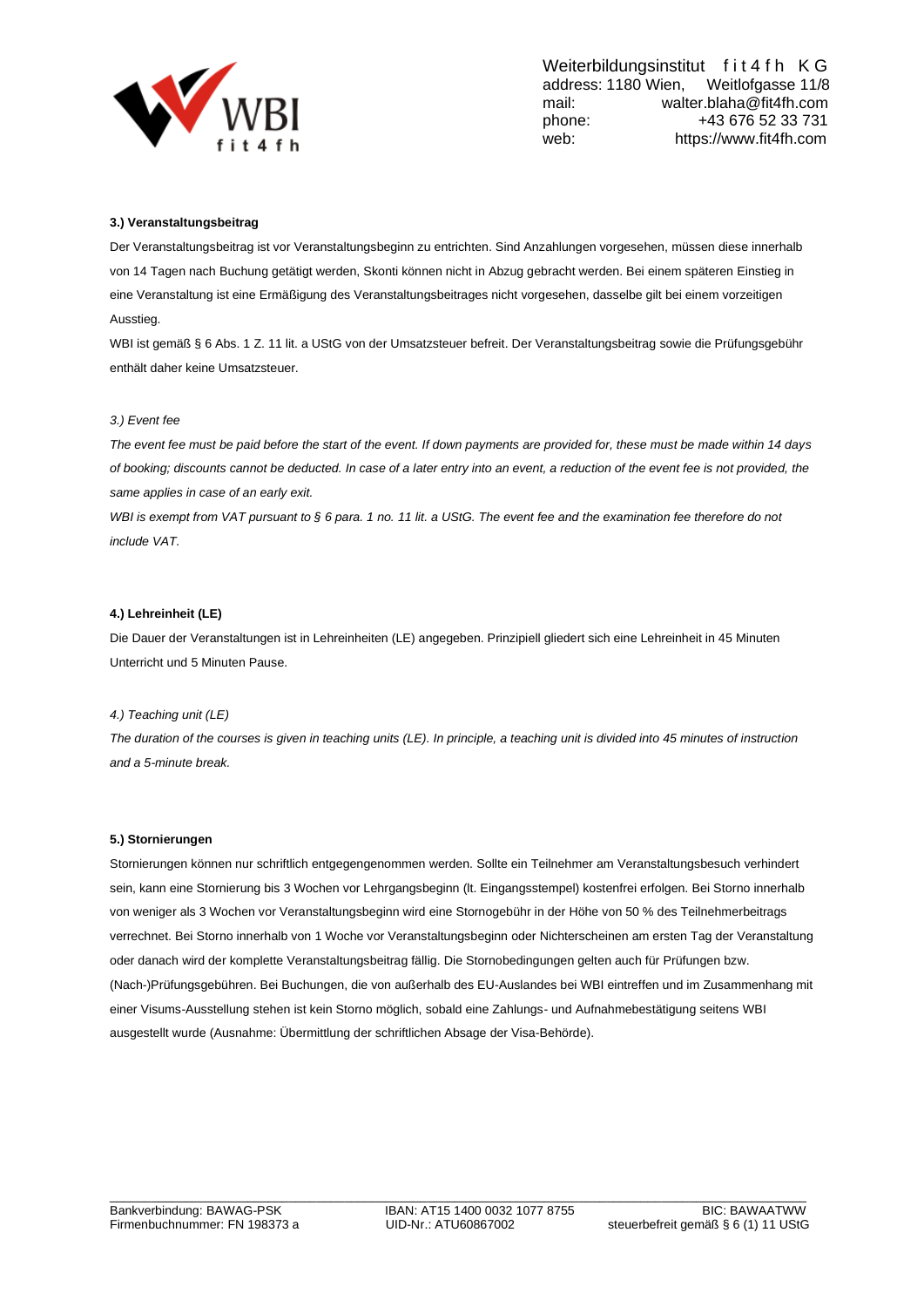

## *5.) Cancellations*

*Cancellations can only be accepted in writing. If a participant is prevented from attending the event, a cancellation can be made free of charge up to 3 weeks before the start of the course (according to the receipt stamp). In case of cancellation less than 3 weeks before the start of the course, a cancellation fee of 50% of the course fee will be charged. In case of cancellation within 1*  week before the start of the event or no-show on the first day of the event or thereafter, the full event fee will be due. The *cancellation conditions also apply to examinations or (post) examination fees. For bookings that arrive at WBI from outside the EU and are in connection with a visa issue, no cancellation is possible as soon as a payment and acceptance confirmation has been issued by WBI (exception: transmission of the written cancellation by the visa authority).*

## **6.) Rücktrittsrecht**

Erfolgt die Buchung einer Veranstaltung im Fernabsatz, insbesondere telefonisch, per Fax, E-Mail oder Internet (eShop), steht dem Teilnehmer/der Teilnehmerin als Konsument/-in im Sinne des KSchG ein gesetzliches Rücktrittsrecht im Sinne des Fernabsatzgesetzes binnen 7 Werktagen (Samstag zählt nicht als Werktag) gerechnet ab Vertragsabschluss zu. Dies gilt nicht für Veranstaltungen, die bereits innerhalb dieser 7 Werktage ab dem Vertragsabschluss beginnen. Die Rücktrittsfrist gilt als gewahrt, wenn die Rücktrittserklärung innerhalb der Frist abgesendet wird.

#### *6.) Right of withdrawal*

*If the booking of an event is made at a distance, in particular by telephone, fax, e-mail or Internet (eShop), the participant, as a*  consumer in the sense of the KSchG, has a legal right of withdrawal in the sense of the Distance Selling Act within 7 working *days (Saturday does not count as a working day) calculated from the conclusion of the contract. This does not apply to events that already begin within these 7 working days from the conclusion of the contract. The withdrawal period shall be deemed to have been observed if the declaration of withdrawal is sent within the period.*

#### **7.) Änderungen im Veranstaltungsprogramm / Veranstaltungsabsage**

Aufgrund der langfristigen Planung sind organisatorisch bedingte Programmänderungen möglich. Ebenso hängt das Zustandekommen einer Veranstaltung von einer Mindestteilnehmerzahl ab. WBI muss sich daher Änderungen von Kurstagen, Beginnzeiten, Terminen, Veranstaltungsorten, LektorInnen sowie eventuelle Veranstaltungsabsagen vorbehalten. Die Lehrgänge werden als Kombination von Präsenzvorlesung und E-Learning-Veranstaltung (Video-Meetings, Lernvideos etc.) durchgeführt - anlassbezogen kann der Unterricht (für den erforderlichen Zeitraum) komplett auf E-Learning-Betrieb umgestellt werden – die Wissensweitergabe erfolgt dann ausschließlich auf dem elektronischen Wege (u.a. Video Tutorials, Videomeetings, E-Mail etc.). Die TeilnehmerInnen werden davon rechtzeitig und in geeigneter Weise verständigt. Ersatz für entstandene Aufwendungen und sonstige Ansprüche gegenüber WBI sind daraus nicht abzuleiten. Dasselbe gilt für kurzfristig notwendige Terminverschiebungen bzw. Stundenplanumstellungen bei Lehrgängen. Muss ein gesamter Kurs im Vorfeld abgesagt werden, erfolgt eine abzugsfreie Rückerstattung von bereits eingezahlten Veranstaltungsbeiträgen. Die Rückzahlung erfolgt durch Überweisung auf ein vom Teilnehmer/von der Teilnehmerin schriftlich bekanntgegebenes Konto. WBI kann keine Gewähr bei Druck- bzw. Schreibfehlern in ihren Publikationen und Internetseiten übernehmen.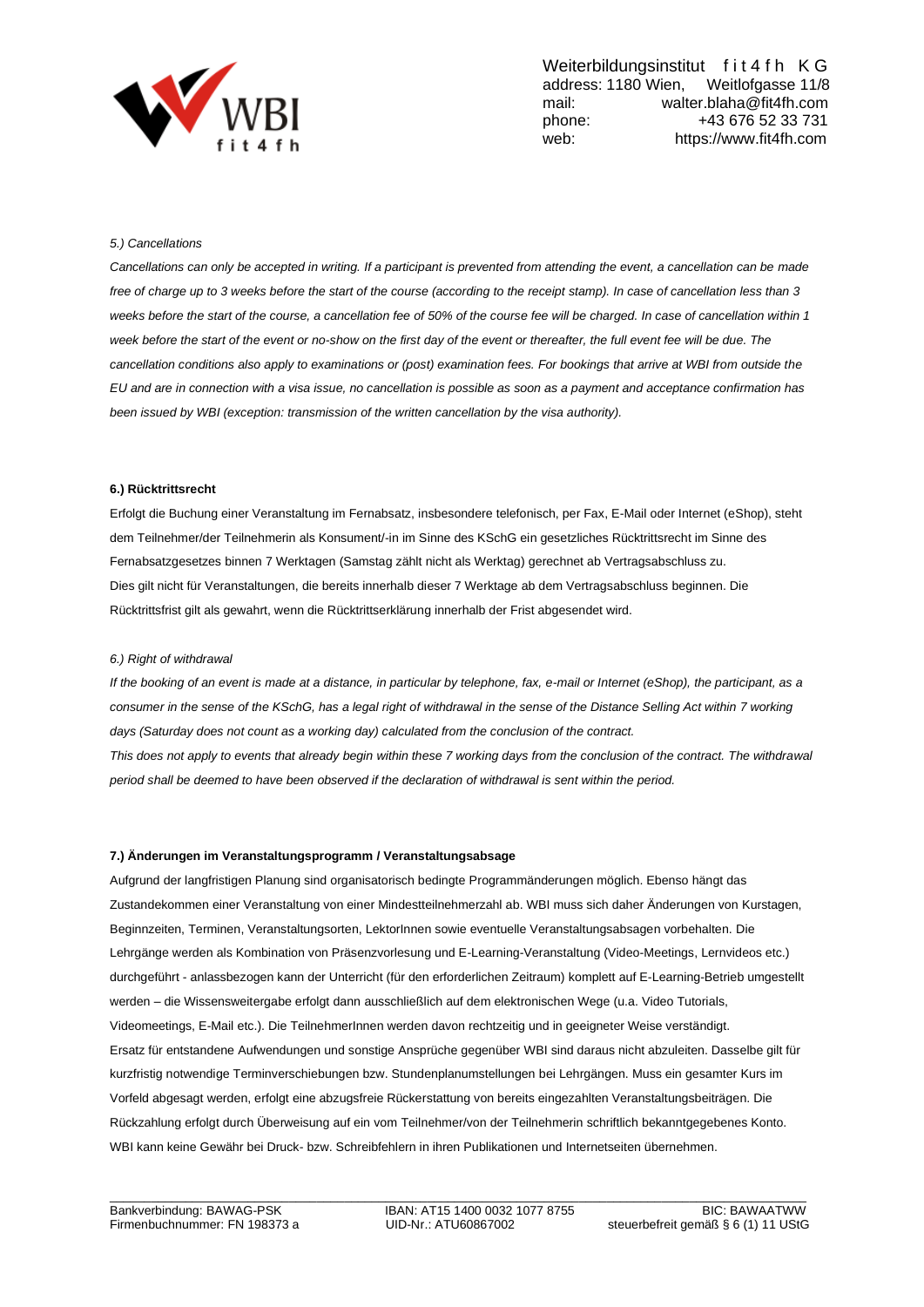

# *7.) Changes in the event programme / event cancellation*

*Due to long-term planning, organisational changes to the programme are possible. Likewise, the realization of an event depends on a minimum number of participants. WBI therefore reserves the right to make changes to course days, starting times, dates, venues, lecturers and possible event cancellations. The courses are held as a combination of face-to-face lectures and e- learning events (video meetings, learning videos, etc.) - if necessary, the teaching can be switched completely to elearning (for the required period of time) - the knowledge is then passed on exclusively by electronic means (e.g. video tutorials, video meetings, e-mail, etc.). The participants will be informed of this in good time and in an appropriate manner. Compensation for expenses incurred and other claims against WBI cannot be derived from this. The same applies to postponements or changes in the timetable of courses that become necessary at short notice. If an entire course has to be cancelled in advance, any event fees already paid will be refunded without deduction. The refund will be made by bank transfer to an account specified in writing by the participant.*

*WBI cannot accept any liability for printing or typographical errors in its publications and Internet pages.*

**8.) Veranstaltungsort** (Änderungen vorbehalten) FHWien der WKW: Währinger Gürtel 97, 1180 Wien FH des BFI Wien: Wohlmutstraße 22, 1020 Wien Kolpinghaus Währing: Gentzgasse 27, 1180 Wien

*8.) Venue (subject to change) FHWien of WKW: Währinger Gürtel 97, 1180 Vienna FH of BFI Vienna: Wohlmutstraße 22, 1020 Vienna Kolpinghaus Währing: Gentzgasse 27, 1180 Vienna*

## **9.) Rücktritt vom Ausbildungsvertrag**

WBI behält sich vor, bei Vorliegen wesentlicher Gründe, die zur Unzumutbarkeit der weiteren Teilnahme gegenüber anderen Teilnehmern, Vortragenden oder Mitarbeitern von WBI führen, Teilnehmer vom Veranstaltungsbesuch auszuschließen und vom Vertrag zurückzutreten. Der eingezahlte Kursbeitrag wird aliquot für die Restlaufzeit der Veranstaltung zurückgezahlt. Bei Zahlungsverzug besteht seitens WBI ebenfalls die Möglichkeit, vom Vertrag zurückzutreten.

## *9.) Withdrawal from the training contract*

WBI reserves the right to exclude participants from attending the event and to withdraw from the contract if there are significant *reasons which make further participation unreasonable for other participants, lecturers or employees of WBI. The paid course*  fee will be refunded on a pro rata basis for the remaining duration of the event. In the event of late payment, WBI also has the *option of withdrawing from the contract.*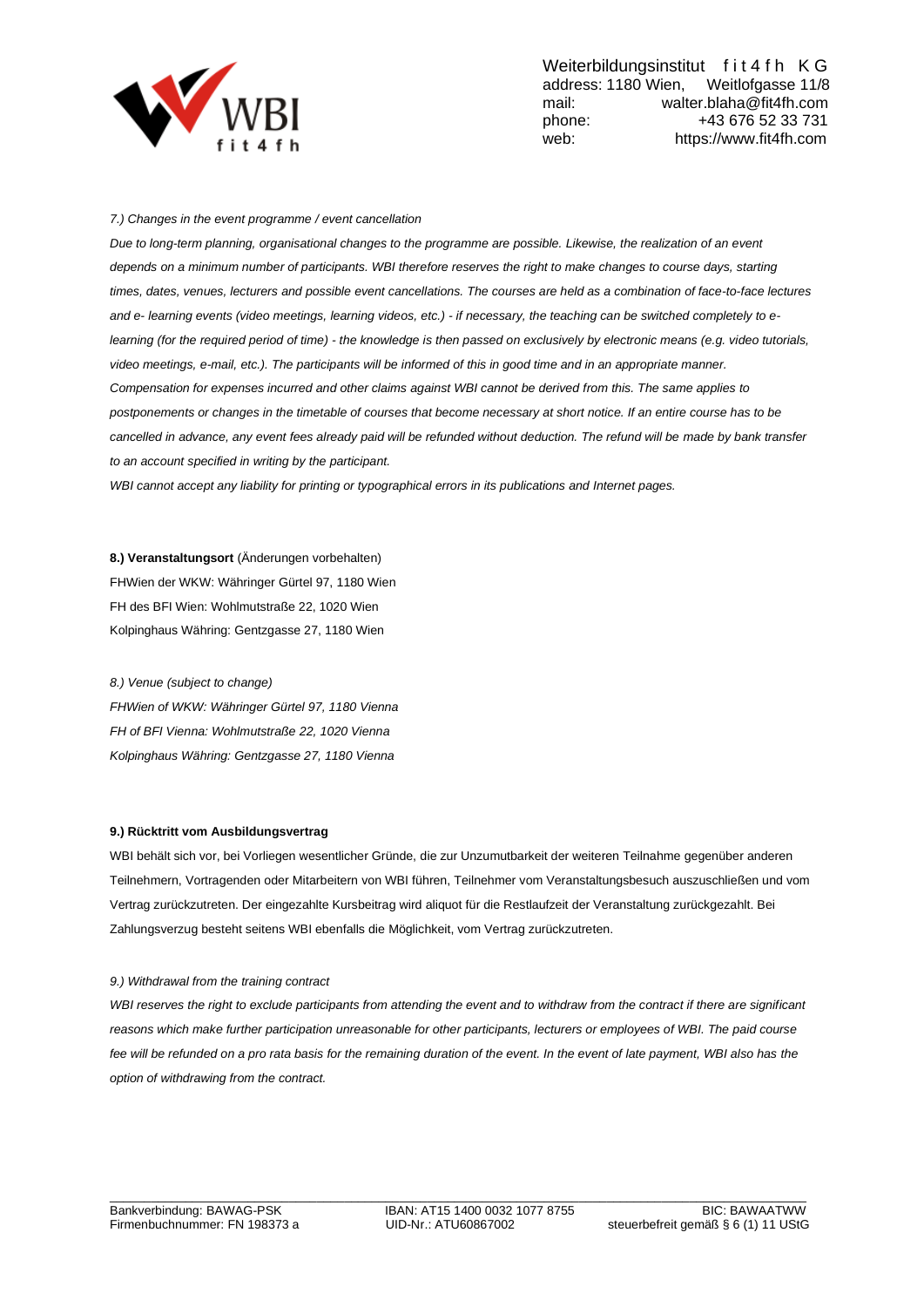

## **10.) Bild-, Video- und Tonaufnahmen**

Das Anfertigen von Bild-, Video- und Tonaufnahmen vom Lernmaterial, vom Vortrag oder von Personen während der Veranstaltungen und Prüfungen in Präsenz und Online ist ausnahmslos verboten.

## *10.) Image, video and sound recordings*

*The recording of images, videos and sounds of the learning material, the lecture or persons during the events and examinations in presence and online is prohibited without exception.*

## **11.) Besuchsbestätigung**

Teilnahmebestätigungen (Anwesenheitsbestätigungen) über den Besuch der Veranstaltung werden ausgestellt, wenn der Teilnehmer/die Teilnehmerin mindestens 75 % der betreffenden Veranstaltung(en) besucht hat (Quote pro Fach).

#### *11.) Confirmation of attendance*

*Confirmations of attendance (attendance certificates) are issued if the participant has attended at least 75% of the relevant course(s) (quota per subject).*

#### **12.) Förderung der Weiterbildung**

Das WAFF-Weiterbildungskonto bzw. weitere andere Förderungen des WAFF sind eine Aktion des Wiener Arbeitnehmer/ innen-Förderungsfonds. Gefördert werden Personen mit dem Hauptwohnsitz in Wien für berufliche Weiterbildungskurse und Seminare bis zu einem bestimmten Maximalbetrag. Auskünfte erhalten Sie beim WAFF unter Tel. 01/217 48 oder unter [www.waff.at](http://www.waff.at/) (Andere Förderungen entnehmen Sie bitte der Website von WBI unter https://www.fit4fh.com). Für Förderungen von Qualifizierungsmaßnahmen und persönliche Förderungen durch das Arbeitsmarktservice kontaktieren Sie bitte vor Veranstaltungsbeginn Ihre regionale AMS-Geschäftsstelle [\(www.ams.or.at\)](http://www.ams.or.at/).

#### *12.) Promotion of further education*

*The WAFF further education account or other WAFF promotions are a campaign of the Vienna Employee Promotion Fund. Persons with their main residence in Vienna are eligible for subsidies for continuing vocational training courses and seminars up to a certain maximum amount. Information is available from the WAFF at Tel. 01/217 48 or at www.waff.at (for other subsidies, please see the WBI website at https://www.fit4fh.com).*

*For subsidies for qualification measures and personal subsidies from the Public Employment Service, please contact your regional AMS office (www.ams.or.at) before the start of the event.*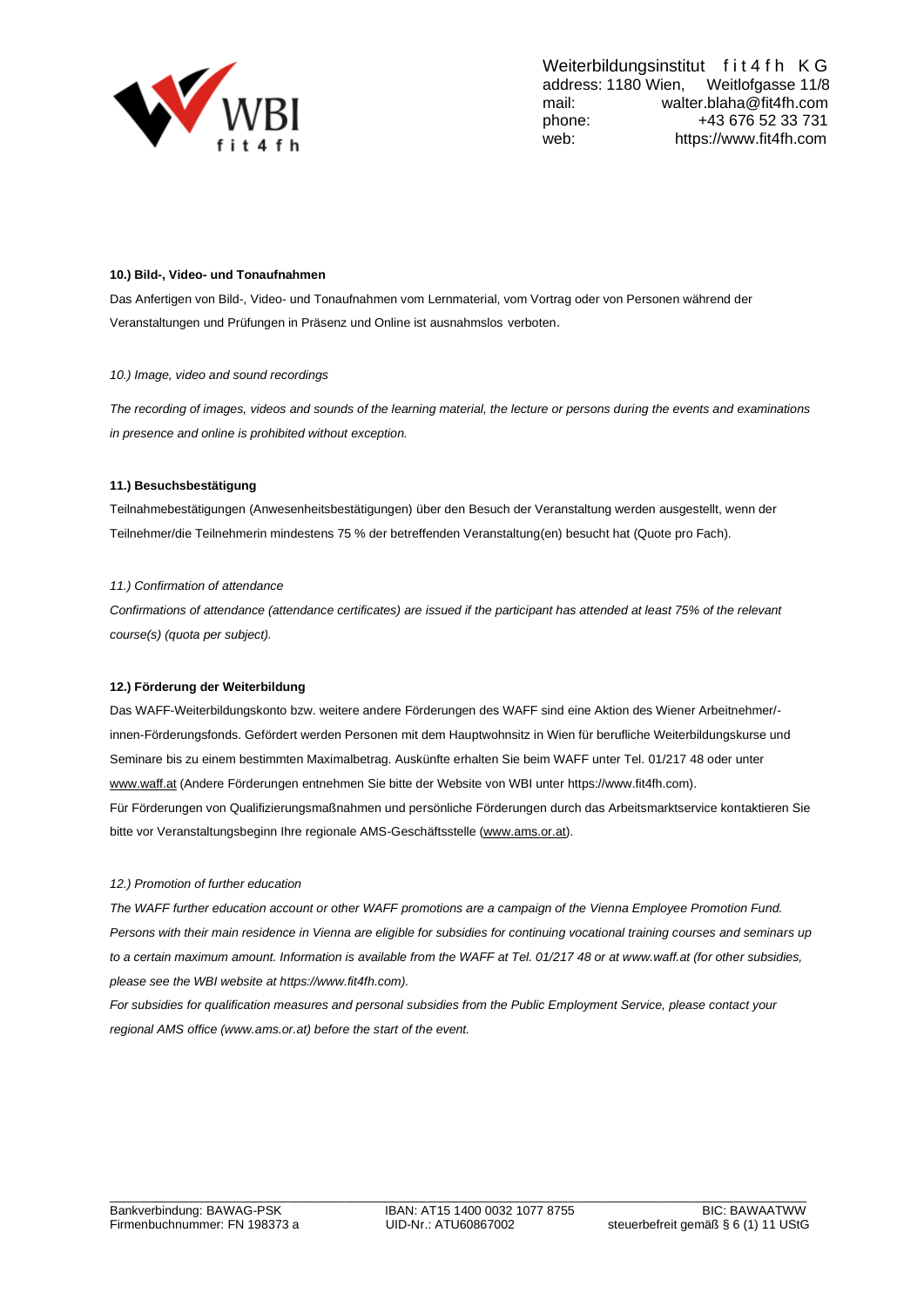

# **13.) Prüfungen**

In den Fächern Mathematik, Deutsch und Englisch der WBI-Vorbereitungslehrgänge "Studieren ohne Matura" sowie der "Preparation Courses" werden schriftliche Abschlussklausuren mit einer Dauer von je drei Stunden durchgeführt. In die schriftlichen Prüfungsarbeiten sowie allfällige Probeklausuren wird Einsicht gewährt – sie werden allerdings nicht ausgehändigt und dürfen in keinster Weise vervielfältigt werden (dasselbe gilt sinngemäß für abgehaltene Probeklausuren). Zusätzlich werden mündliche Prüfungen mit einer Dauer von je ca. 15 min vor einem Prüfer abgehalten. Sämtliche Prüfungen werden im Sinne des § 4 (7) FHG ("Vorbereitungslehrgänge") bzw. § 4(6) FHG ("preparation Courses") abgehalten und gelten vorrangig für den Fachhochschul-Bereich (FHWien der WKW, FH des BFI Wien) sowie bei jenen anderen Instituten, die die WBI-Lehrgänge/Prüfungen akzeptieren. Der im Lehrgangsbeitrag enthaltene Prüfungsantritt hat zum jeweiligen Haupttermin des gebuchten Semesters zu erfolgen, ansonsten kommt eine zusätzliche Prüfungsgebühr zum Tragen.

Es findet 1 Nachklausurtermin pro Fach pro Lehrgang statt. Ein Nichtantritt oder eine nicht fristgerechte An-/Abmeldung zu einer schriftlichen oder mündlichen Klausur (die jeweilige Frist wird in der Prüfungsordnung bzw. den Anmelde-Links bekannt gegeben) gilt als negative Beurteilung. Ebenso erfolgt bei Verwendung unerlaubter Mittel ("Schummeln") eine negative Beurteilung und es liegt im Ermessen von WBI, den Kandidaten zu einer weiteren Prüfung zuzulassen oder vom kompletten Lehrgang auszuschließen. Die Vorlesungen eines bzw. mehrerer Fächer des Lehrganges dürfen in weiterer Folge nur einmal wiederholt werden. Auch ein nochmaliger Prüfungsantritt ohne Lehrgangsbesuch in den Folgejahren darf nur ein weiteres Mal erfolgen, wenn bereits Hauptklausur und Nachklausur negativ absolviert wurden. In Summe darf also maximal dreimal zu einer Prüfung angetreten werden.

## *13.) Examinations*

*In the subjects Mathematics, German and English of the WBI preparatory courses "Studying without Matura" as well as the "Preparation Courses", written final examinations of three hours' duration each are held. The written examinations and any mock examinations will be made available for inspection - however, they will not be handed out and may not be reproduced in*  any way (the same applies mutatis mutandis to mock examinations held). In addition, oral examinations with a duration of *approx. 15 minutes each are held in front of an examiner. All examinations are held in the sense of § 4 (7) FHG ("preparatory courses") or § 4(6) FHG ("preparation courses") and apply primarily to the FHWien of WKW, FH of BFI Vienna as well as to those other institutes that accept the WBI courses/examinations. The examination included in the course fee must be taken on the respective main date of the booked semester, otherwise an additional examination fee will be charged.*

*There is 1 post-exam date per subject per course. Failure to appear or register/deregister for a written or oral examination within the time limit (the respective deadline is announced in the examination regulations or the registration links) will be considered a negative assessment. Likewise, the use of illicit means ("cheating") will result in a negative assessment and it is at the discretion of WBI to admit the candidate to a further examination or to exclude him/her from the complete course. The lectures of one or more subjects of the course may be repeated only once in further course. A candidate may only sit the examination once again without attending the course in the following years if he/she has already passed the main examination and the supplementary examination with a negative result. In total, an examination may only be taken a maximum of three times.*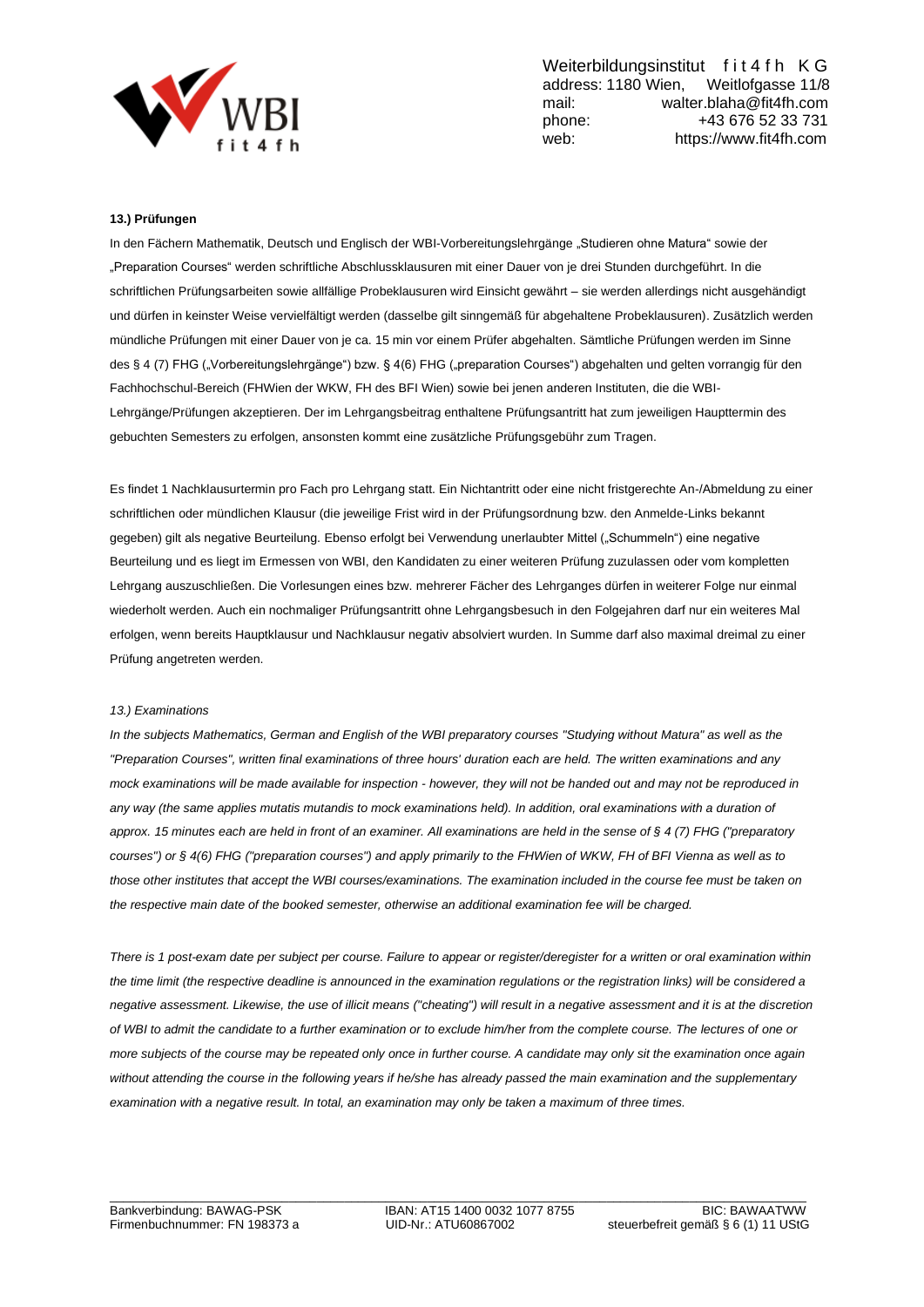

## **14.) Skripten, Arbeitsunterlagen**

Sämtliche Bücher, Skripten und sonstigen Lernunterlagen sind, sofern nicht anders bekannt gegeben, grundsätzlich nicht im Teilnehmerbeitrag inkludiert und daher vor Veranstaltungsbeginn zu erwerben.

## *14.) Scripts, working documents*

*Unless otherwise stated, all books, scripts and other learning materials are not included in the participation fee and must therefore be purchased before the start of the event.*

## **15.) Zeugnisse / Bestätigungen**

Am Ende der Veranstaltung werden Zeugnisse (Bestätigung Zusatzprüfungen) ausgestellt. Für eine positive Beurteilung ist ein Erreichen von mehr als 50% erforderlich, wobei sowohl der schriftliche als auch der mündliche Teil positiv (jeweils mehr als 50%) zu absolvieren ist. Kostenvoranschläge sowie Aufnahmebestätigungen (z.B. für diverse Förderungen) werden auf Anfrage gerne ausgestellt.

#### *15.) Certificates / Confirmations*

*Certificates (confirmation of additional examinations) will be issued at the end of the course. For a positive assessment, an achievement of more than 50% is required, whereby both the written and the oral part must be completed positively (more than 50% each). Cost estimates as well as confirmations of acceptance (e.g. for various grants) will be issued upon request.*

#### **16.) Haftungsausschluss**

Für persönliche Gegenstände der TeilnehmerInnen inkl. der bereitgestellten Lernunterlagen wird seitens WBI keine Haftung übernommen. Aus der Anwendung der bei WBI erworbenen Kenntnisse können keinerlei Haftungsansprüche gegenüber WBI geltend gemacht werden.

#### *16.) Exclusion of liability*

*WBI accepts no liability for the personal belongings of the participants, including the learning materials provided. No liability claims can be asserted against WBI from the application of the knowledge acquired at WBI.*

# **17.) Datenschutz**

Alle persönlichen Angaben der Teilnehmer werden vertraulich behandelt. Die Daten werden nicht an Dritte (Ausnahme: im Zuge von Abstimmungsarbeiten mit der jeweiligen FH) weitergegeben. Mit der Übermittlung der Daten willigen die Teilnehme bzw. Interessenten ein, dass personenbezogene Daten (Vor- und Nachname, Titel, Geburtsdatum, SVNR, Geburtsort, Firmenname, Firmenadresse, Telefonnummern, Email-Adressen, Zusendeadresse oder Privatadresse) die elektronisch, telefonisch, mündlich, per Fax oder schriftlich übermittelt werden, im Rahmen der gesetzlichen Bestimmungen gespeichert und für die Übermittlung von Informationen sowie eine allfällige Zeugniserstellung verwendet werden dürfen. Sollten sich Ihre persönlichen Daten geändert haben, bitten um Bekanntgabe per E-Mail[: vbl@fit4fh.com.](mailto:vbl@fit4fh.com)